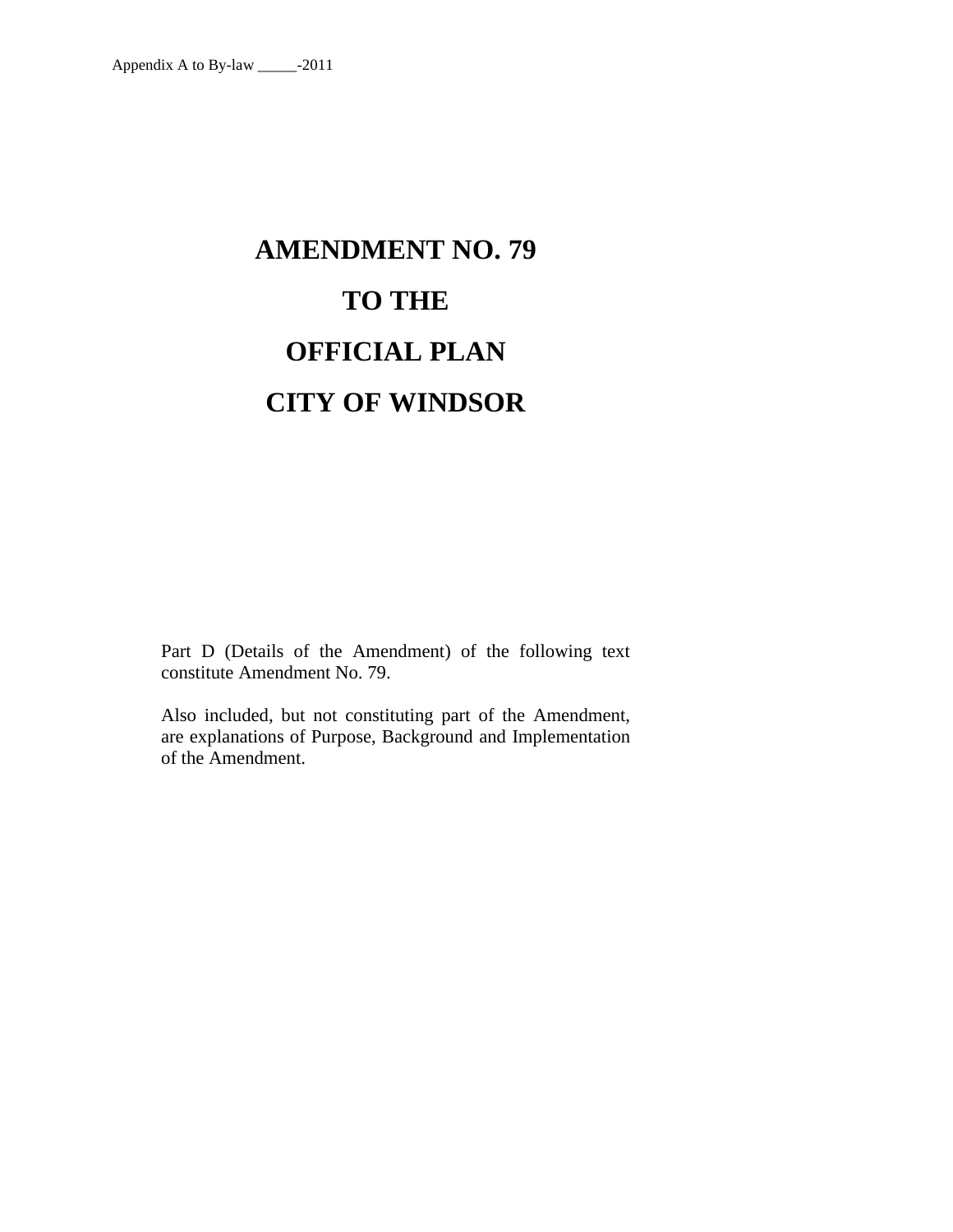## **A. PURPOSE**

The purpose of this amendment is to incorporate an Urban Structure Plan into the Official Plan. This amendment is the second part of the implementation of the Five Year Review of the Official Plan. Additional amendments will update the Environment, Land Use, Infrastructure, Procedures, and Tools Chapters; and the accompanying Schedules in Volumes 1 and 2.

The changes to the Official Plan include in this amendment are:

- Updating Chapter  $3$  Development Strategy with the addition of policies related to the Urban Structure Plan.
- Addition of a new schedule containing the Urban Structure Plan.

## **B. BACKGROUND**

The current City of Windsor Official Plan (Volume 1: The Primary Plan) was adopted by City Council on October 25, 1999 and approved in part by the Minister of Municipal Affairs and Housing on March 28, 2000 with the remainder being approved by the Ontario Municipal Board on November 1, 2002.

The Urban Structure Plan in Chapter 3 – Development Strategy has been added to identify the key structural elements within the municipality. These key structural elements and the linkages between these elements establish the strategic framework within which more detailed land use designations and policies can be established.

### **C. DETAILS OF THE AMENDMENT**

1. That Chapter 3, Development Strategy of Volume I – The Primary Plan of the City of Windsor Official Plan BE AMENDED by adding Section 3.4 as follows:

# **3.4 Urban Structure Plan**

The Urban Structure Plan identifies the key structural elements within the municipality. These key structural elements and the linkages between these elements establish the strategic framework within which more detailed land use designations and policies can be established.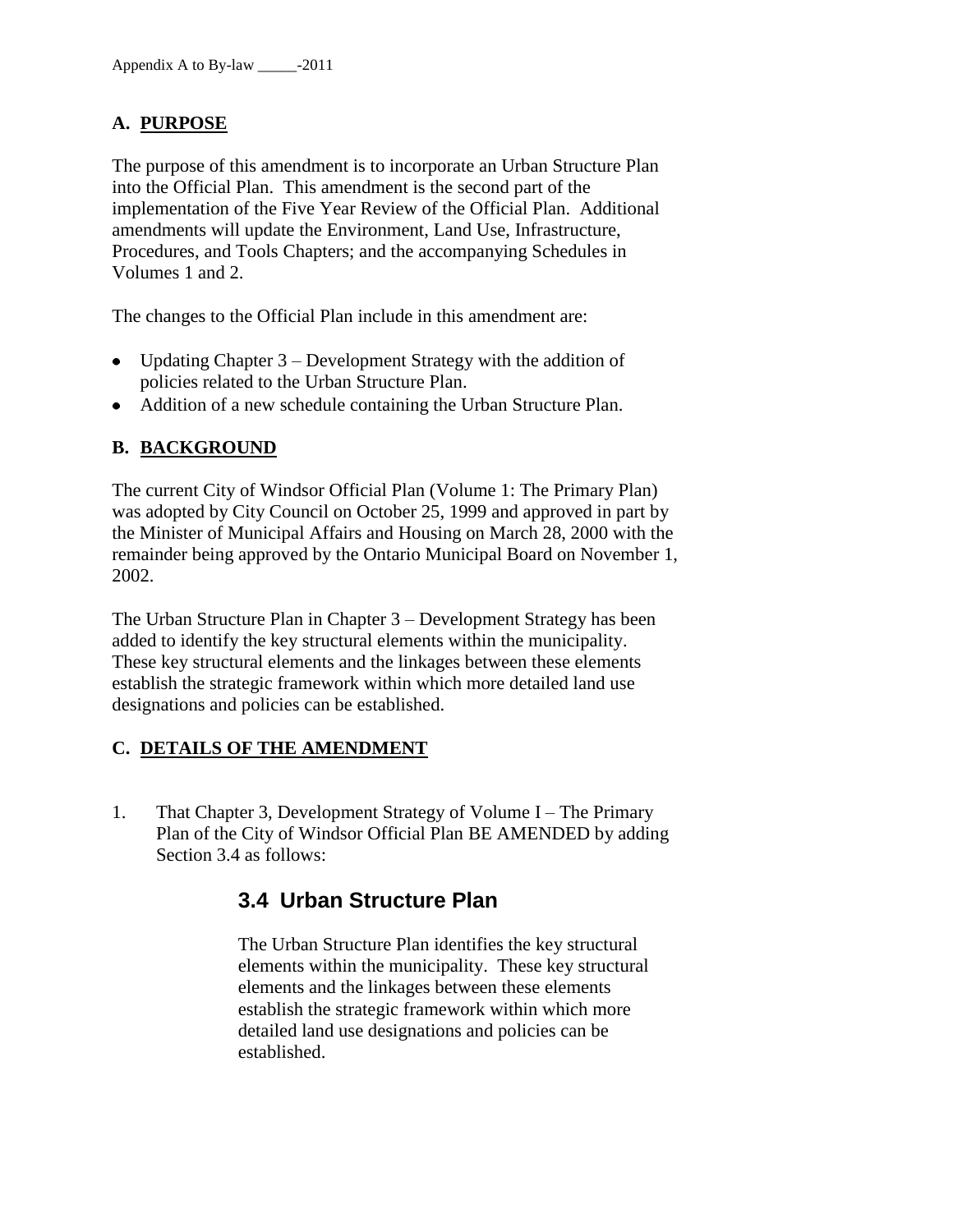#### 3.4.1 Nodes

Nodes in this context are existing or future locations of concentrated activity on the Urban Structure Plan that serve the societal, environmental and economic needs at a neighbourhood and/or regional scale. The most successful nodes are the ones that exhibit a wide variety of land uses, including higher density residential and employment uses, and have access to frequent public transit service. Smaller scale community and neighbourhood nodes play an important role in providing services to the surrounding neighbourhoods, providing a range of housing opportunities and, providing a recognized sense of place for these neighbourhoods

#### 3.4.1.1 Growth Centres

Growth Centres are the highest in the hierarchy of nodes in Windsor due to their scale, density, range of uses, function and current or future identity. Growth Centres should be planned:

- (i) To serve as focal areas for investment in institutional and region-wide public services, as well as commercial, recreational, cultural and entertainment uses;
- (ii) To accommodate and support major transit infrastructure;
- (iii)To serve as high density major employment centres;
- (iv)To accommodate a significant share of households and employment growth; and,
- (v) To accommodate a minimum density of 200 residents and 200 jobs per net hectare;

The minimum density for new residentialonly development is 80 units per net hectare.

3.4.1.2 Major Activity Centres

Major Activity Centres are second in the hierarchy of nodes in Windsor. The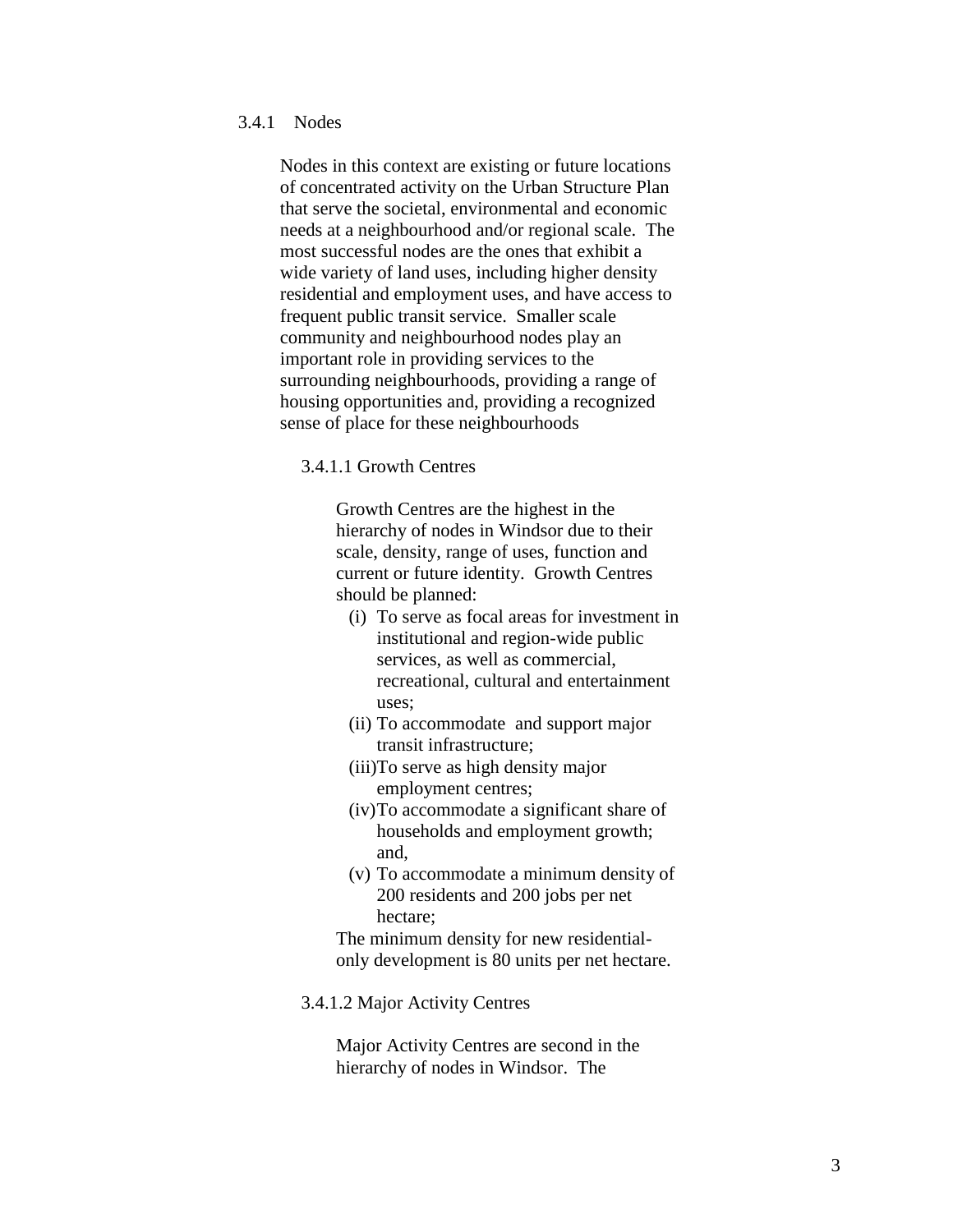following comprise Windsor's Major Activity Centres:

- a. Regional Commercial Centres
- b. Regional Institutional Centres
- c. Regional Employment Centres
- d. Regional Open Space System

These types of nodes are considered to be sub-regional in the context of Windsor and were originally planned as single-use facilities that have evolved into multi-use urban areas with a variety of densities. Typically, these nodes are currently or have the potential to be important destinations within the regional public transit network. Future residential development and redevelopment at Major Activity Centres should be medium (30 units per net hectare) to high-density (80+ units per net hectare). Residential intensification is desired at or near Major Activity Centres. Development surrounding these locations will be subject to the preparation of a Secondary Plan or plan of subdivision.

a) Regional Commercial Centres

Regional Commercial Centres are a type of Major Activity Centre where commercial services are provided to residents across the city and region. This type of node also provides the location for serving the daily and weekly shopping needs of residents living within or near or the node. Regional Commercial Centres may also function as employment centres providing population serving offices, retail, personal services and local institutions.

In the future, these nodes should function as vibrant mixed-use commercial-residential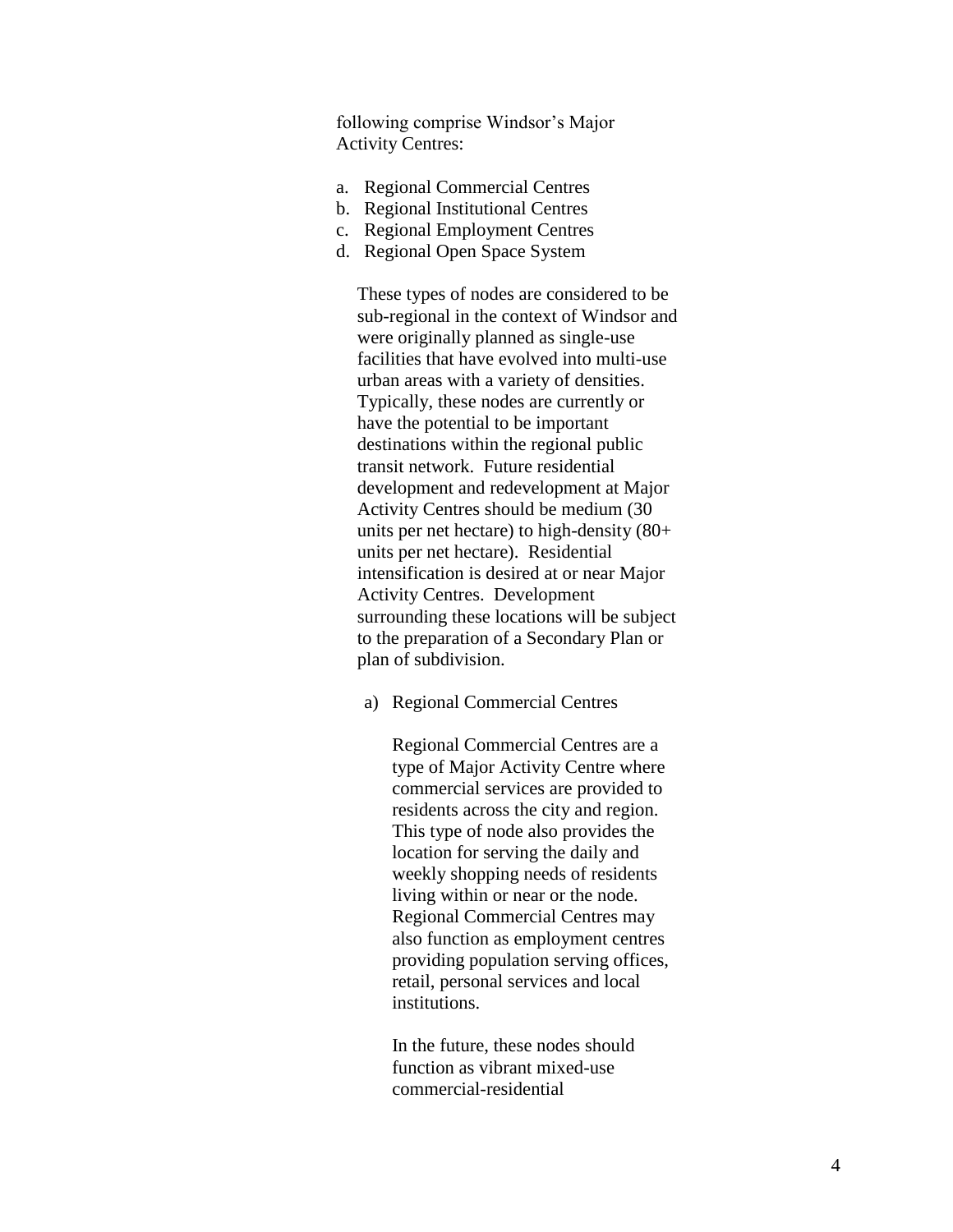neighbourhoods serving a higher density of population. Ideally, the predominant form of new or redeveloped housing should be medium and high-density residential buildings with ground floor and possibly second floor commercial uses and upper floor residential dwellings.

b) Regional Institutional Centres

Regional Institutional Centres are a type of Major Activity Centre where institutional services are provided to residents across the city and region. This type of node typically serves as a location for the provision of hospitalbased health care and/or major postsecondary education institutions. Regional Institutional Centres can also function as employment centres providing jobs in the health care, education, research and development, offices, retail and personal service sectors.

c) Regional Employment Centres

Regional Employment Centres are a type of Major Activity Centre where a large number of jobs are located. This type of node typically serves as a location for the large scale manufacturing or distribution of goods. Additionally, retail, office and personal service uses may be established as ancillary uses.

d) Regional Open Space System

The Regional Open Space System includes the major natural and open space features that form part of a continuous system throughout Windsor. Some components of the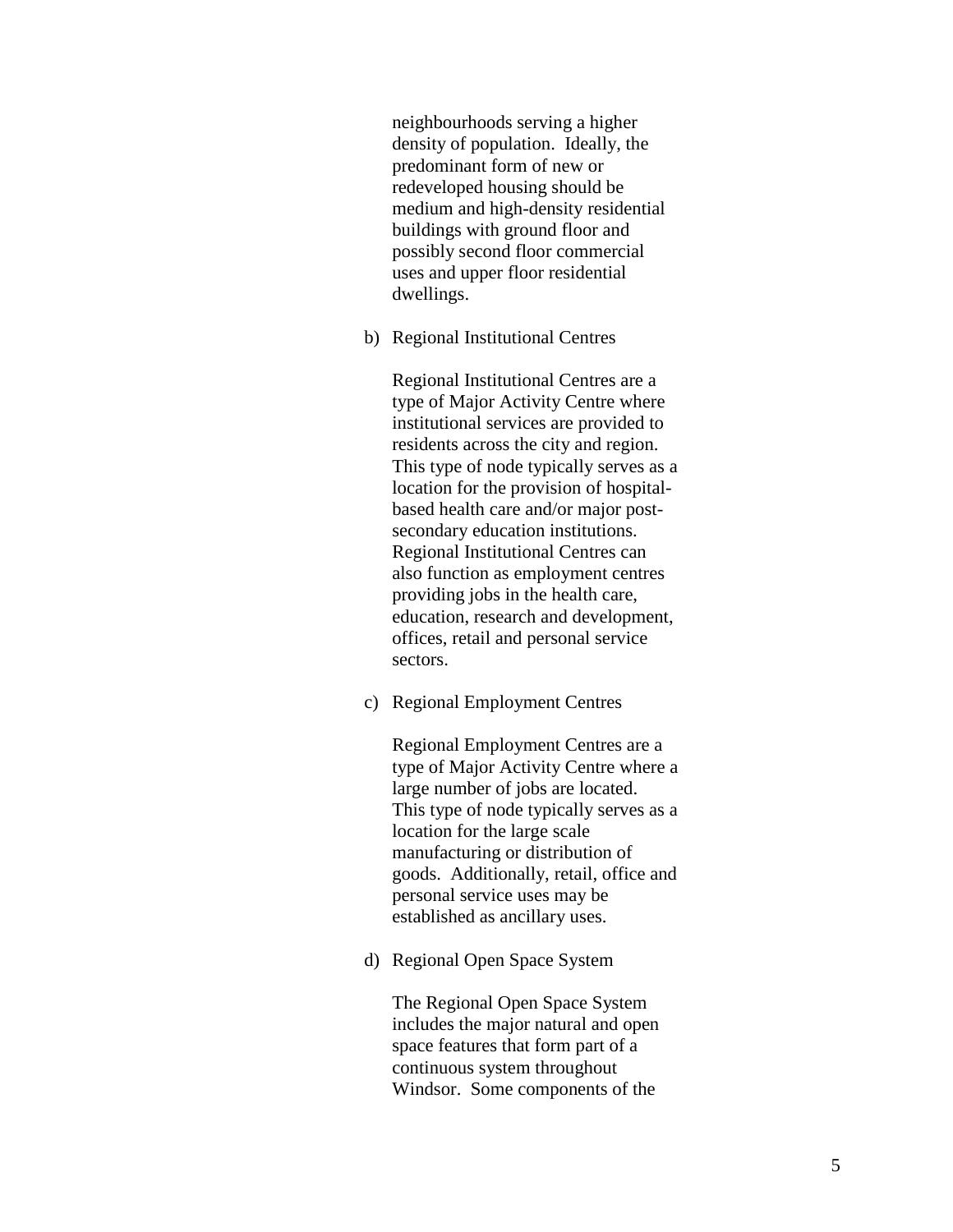Regional Open Space System are also designated as Natural Heritage in the Official Plan although not all Natural Heritage features are components of the Regional Open Space System. The Regional Open Space System includes an existing and future natural and naturalized corridor around Windsor with opportunities for future recreation and recreational pathways.

#### 3.4.1.3 Neighbourhood Nodes

Neighbourhood Nodes are small-scale centres typically focused on retail and service commercial uses. The function of Neighbourhood Nodes is to provide retail and personal services to residents living in neighbourhoods at or near these locations. Mixed use street-level commercial and upper-level commercial or residential uses are encouraged at Neighbourhood Nodes. Neighbourhood Nodes are intended to provide a limited employment function through commercial and minor institutional services. Residential intensification up to medium densities is encouraged at Neighbourhood Nodes. Medium density is considered 30 to 80 units per net hectare.

#### 3.4.2 Corridors

Corridors represent the backbones of the urban network structure. Neighbourhoods gravitate towards these corridors to serve their everyday needs or to connect with larger nodes, commercial centres and employment centres to access a wider range of services and opportunities. Corridors have opportunities for intensification that would provide a wider range of services and opportunities for adjacent neighbourhoods but also more opportunities to live and work in the area. Corridors may connect with nodes and extend along roadways radiating away from a central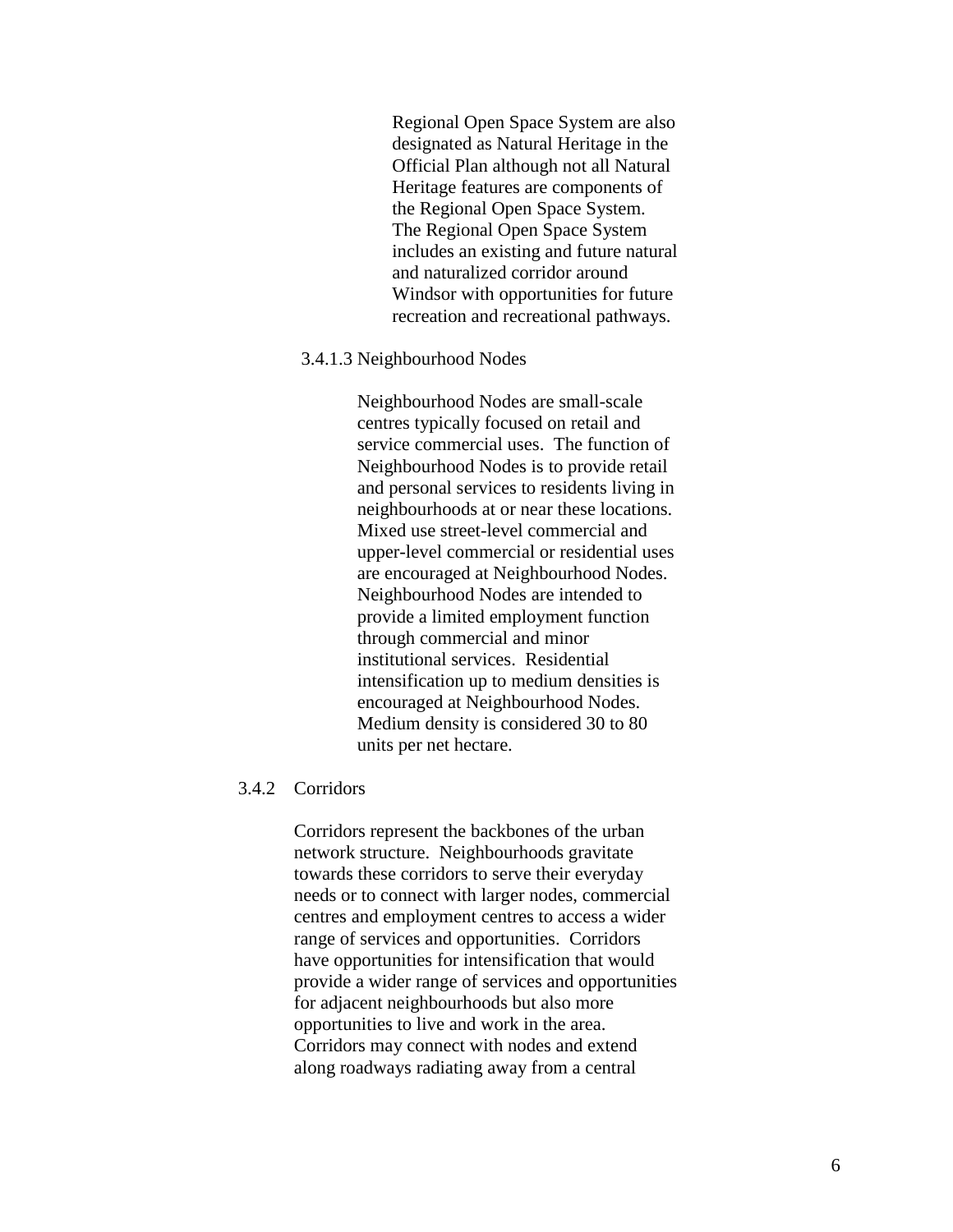point. Some corridors exist without such connection and represent stand alone sections.

Corridors are located along transit routes, with City Corridors having the most frequent service. Ideally, corridors are walkable, providing neighbourhoods and those who use transit with easy access to services along main streets. Corridors provide residents with opportunities to travel by bus, bicycle or on foot to their desired destination within or beyond their neighbourhood. Increased employment and residential densities along corridors supports more frequent transit, and in turn more frequent transit supports and attracts higher density land uses along the corridor. This symbiotic relationship between transit, pedestrians and corridor intensification is key to the success of any corridor. Thus, corridors and transit should be planned and fostered together.

#### 3.4.2.1 City Corridors

City Corridors serve to connect the City Centre Growth Centre and Regional Commercial Centres. City corridors radiate from these Centres following numerous high frequency transit corridors. City corridors connect to Regional Commercial Centres along selected arterial roads but do not extend as far outward or as numerous as corridors connected to the City Centre. These corridors are intended to provide services for those living in close proximity to the area but also those who may arrive by transit, bicycle and by car.

There are higher density employment and residential opportunities, with a significant amount of retail to support both every day needs, but also needs beyond the day to day such as furniture and appliance stores, home improvement stores, and stores that carry specialty items.

Pharmacies and medical services are available with multiple choices for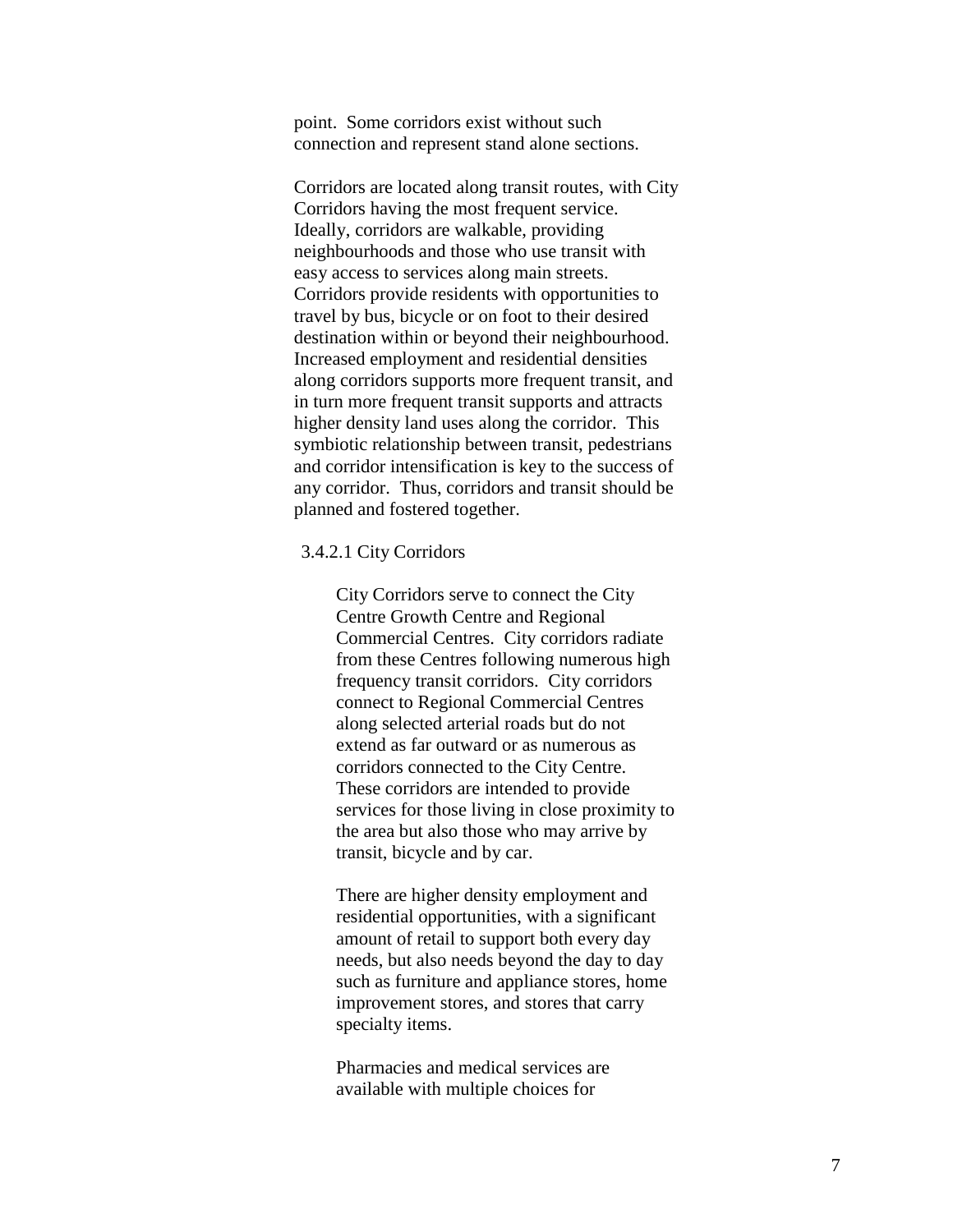specialized care including doctors who specialize in specific types of care.

Government services and buildings associated with the municipality, province or federal government are also found in these areas.

Entertainment facilities, designed to attract people from well beyond the immediate area are also found on corridors that radiate from the City Centre.

Transit Service is frequent (10-20 minute peak headways) and offers multiple connections to other nodes and corridors throughout the city by a main transfer location or transit station. Regional transit connections are also available.

Residential development may include high profile (8-14 stories), medium profile (2-8 stories) and residential over retail at street, as well as row housing and lofts.

#### 3.4.2.2 Neighbourhood Corridors

The purpose and function of neighbourhood corridors is to link street sections to neighbourhood nodes or as standalone sections of community retail and services. These corridors provide for the day to day needs of the immediate neighbourhood that surrounds them. While employment is not the major focus, these corridors create a sense of community by providing places for residents to walk to such as local retail businesses and services. Local services may also include pharmacies, convenience stores and retail to serve the day to day needs of residents.

Transit service is available and multiple routes may converge within the corridor and provide a few connections to other corridors and to Regional Commercial Centres.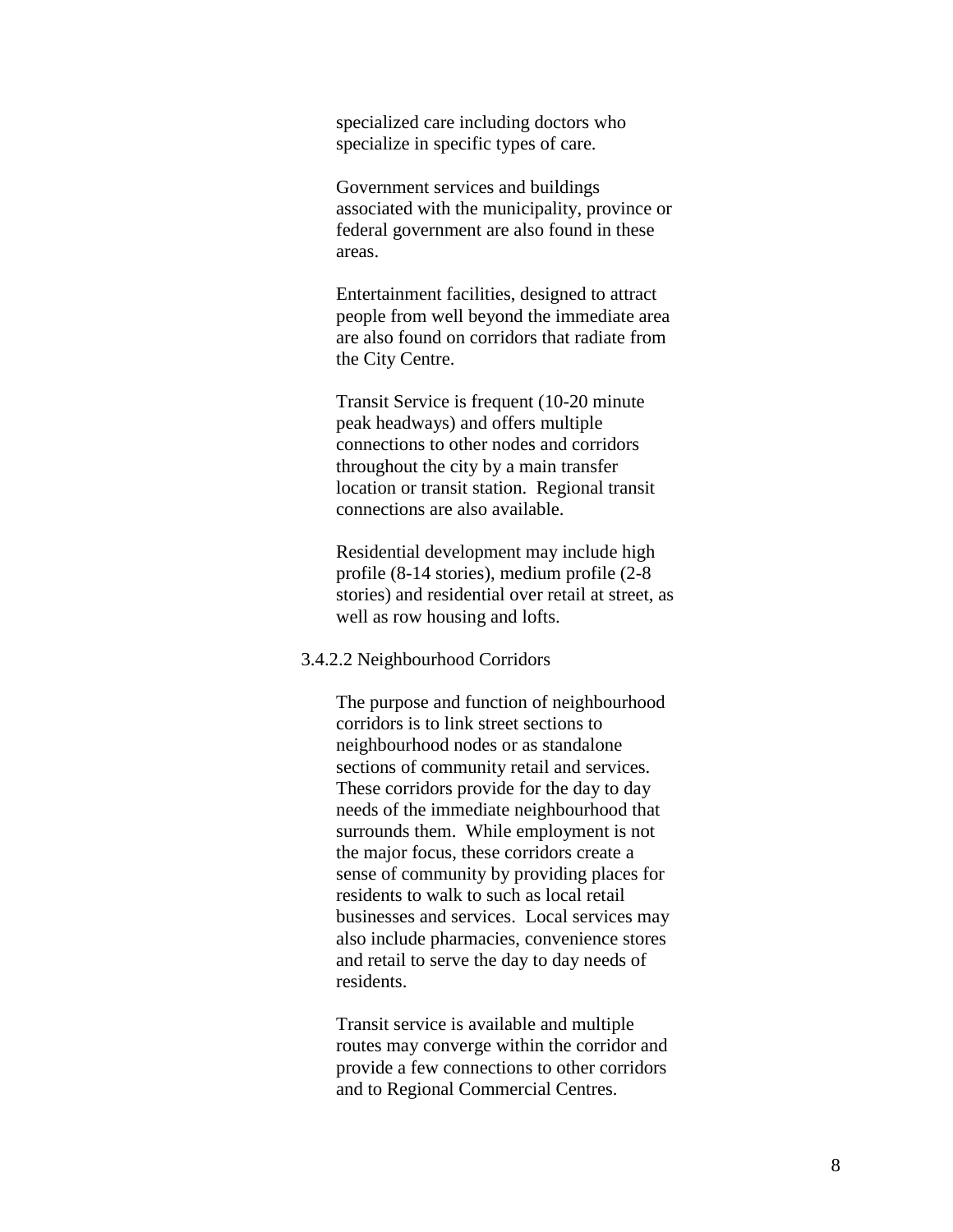#### 3.4.3 Neighbourhoods

Neighbourhoods are the most basic component of Windsor's urban structure and occupy the greatest proportion of the City. Neighbourhoods are stable, low-to-medium-density residential areas and are comprised of local streets, parks, open spaces, schools, minor institutions and neighbourhood and convenience scale retail services.

The three dominant types of dwellings in Windsor's neighbourhoods are single detached, semi-detached and townhouses. The density range for Windsor's neighbourhoods is between 20 to 35 units per net hectare. This density range provides for low and some medium-density intensification to occur in existing neighbourhoods. Multiple dwelling buildings with medium and high-densities are encouraged at nodes identified in the Urban Structure Plan.

#### 3.4.4 Structural Elements in Neighbouring Communities

Several urban structural elements are included for the neighbouring communities of Detroit, Michigan, United States of America; and the towns of Tecumseh and LaSalle in Essex County, Ontario. These communities are beyond Windsor City Council's jurisdiction and the structural elements are included on Official Plan Volume I – Schedule 'J' for reference purposes only.

2. That Volume 1 – The Primary Plan of the City of Windsor Official Plan BE AMENDED to add the Urban Structure Plan as Schedule J as follows: